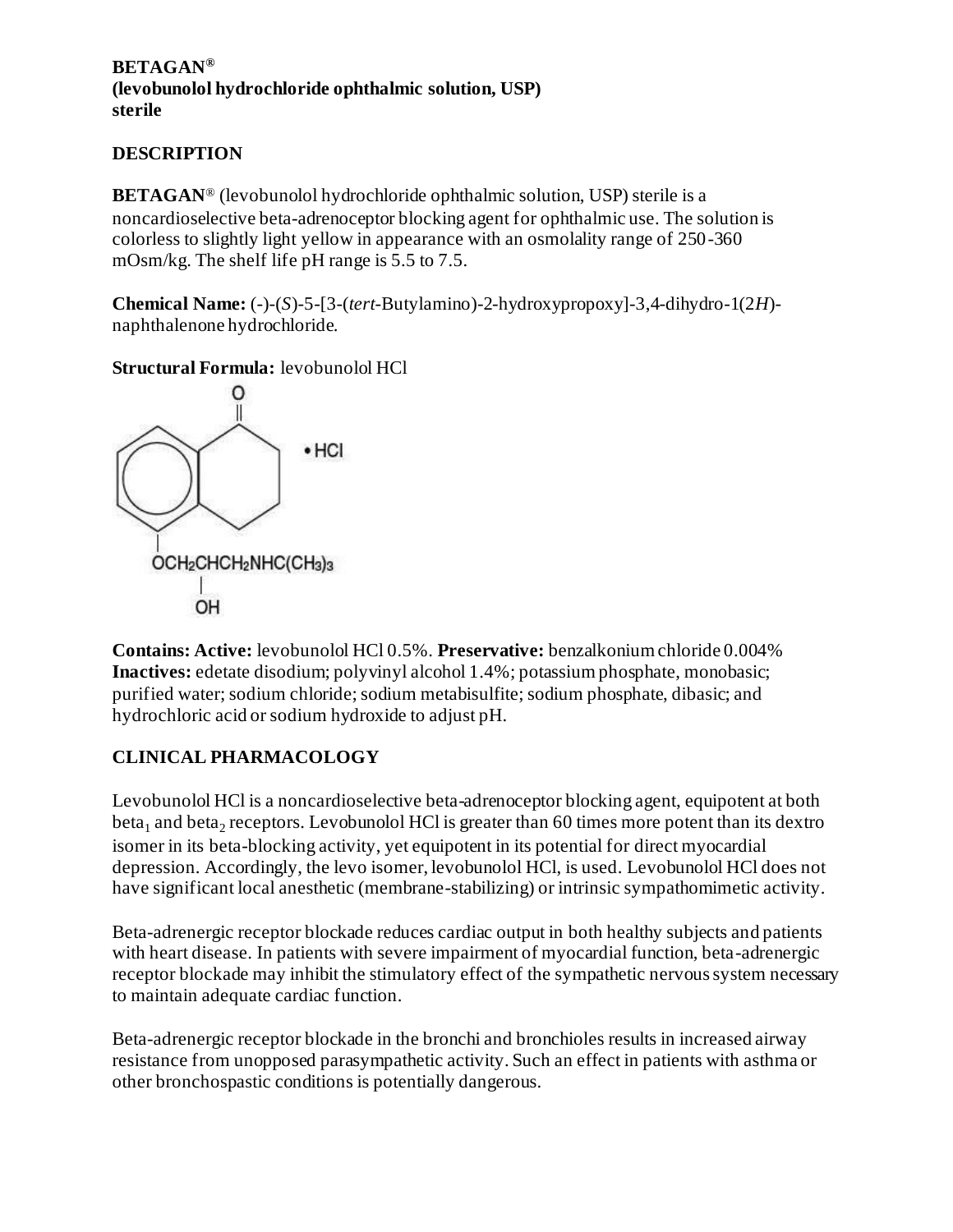**BETAGAN**<sup>®</sup> (levobunolol hydrochloride ophthalmic solution, USP) has been shown to be an active agent in lowering elevated as well as normal intraocular pressure (IOP) whether or not accompanied by glaucoma. Elevated IOP presents a major risk factor in glaucomatous field loss. The higher the level of IOP, the greater the likelihood of optic nerve damage and visual field loss.

The onset of action with one drop of **BETAGAN**® can be detected within one hour after treatment, with maximum effect seen between 2 and 6 hours.

A significant decrease of IOP can be maintained for up to 24 hours following a single dose.

In controlled clinical studies of approximately two years duration, intraocular pressure was well-controlled in approximately 80% of subjects treated with **BETAGAN**® ophthalmic solution 0.5% twice daily (b.i.d.). The mean IOP decrease from baseline was between 7 mm Hg and 8 mm Hg. No significant effects on pupil size, tear production or corneal sensitivity were observed. **BETAGAN**® at the concentrations tested, when applied topically, decreased heart rate and blood pressure in some patients. The IOP-lowering effect of **BETAGAN**® was well maintained over the course of these studies.

In a three-month clinical study, a single daily application of 0.5% **BETAGAN**® ophthalmic solution controlled the IOP of 72% of subjects achieving an overall mean decrease in IOP of 7.0 mm Hg.

The primary mechanism of the ocular hypotensive action of levobunolol HCl in reducing IOP is most likely a decrease in aqueous humor production. **BETAGAN**® reduces IOP with little or no effect on pupil size or accommodation.

# **INDICATIONS AND USAGE**

**BETAGAN<sup>®</sup>** ophthalmic solution has been shown to be effective in lowering intraocular pressure and may be used in patients with chronic open-angle glaucoma or ocular hypertension.

# **CONTRAINDICATIONS**

**BETAGAN**® ophthalmic solution is contraindicated in those individuals with bronchial asthma, or with a history of bronchial asthma, or severe chronic obstructive pulmonary disease (see WARNINGS); sinus bradycardia; second and third degree atrioventricular block; overt cardiac failure (see WARNINGS); cardiogenic shock; or hypersensitivity to any component of these products.

# **WARNINGS**

As with other topically applied ophthalmic drugs, **BETAGAN**® may be absorbed systemically. The same adverse reactions found with systemic administration of betaadrenergic blocking agents may occur with topical administration. For example, severe respiratory reactions and cardiac reactions, including death due to bronchospasm in patients with asthma, and rarely death in association with cardiac failure, have been reported with topical application of beta-adrenergic blocking agents (see CONTRAINDICATIONS). Additionally, ophthalmic beta-blockers may impair compensatory tachycardia and increase risk of hypotension.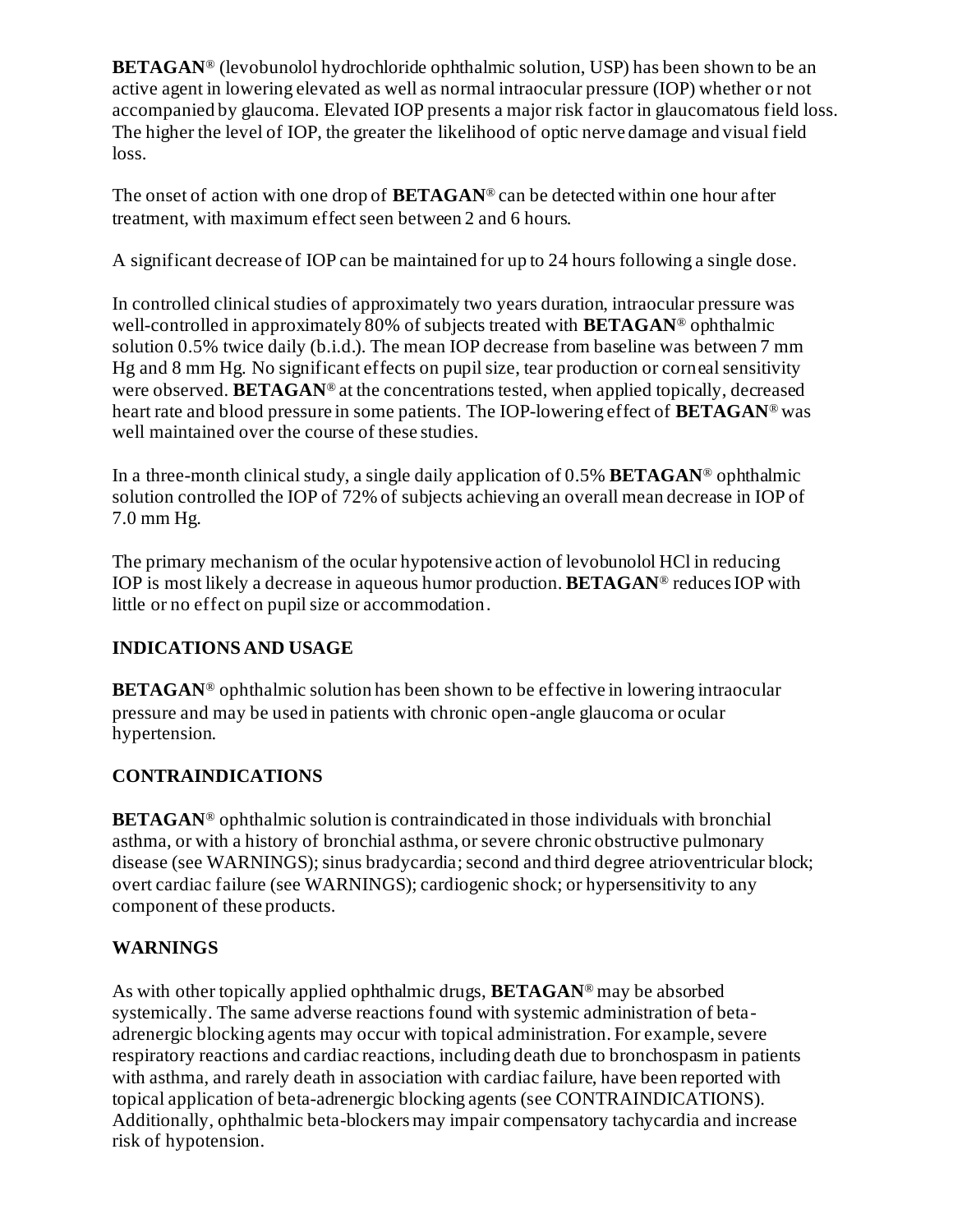#### **Cardiac Failure**

Sympathetic stimulation may be essential for support of the circulation in individuals with diminished myocardial contractility, and its inhibition by beta-adrenergic receptor blockade may precipitate more severe failure.

## **In Patients Without a History of Cardiac Failure**

Continued depression of the myocardium with beta-blocking agents over a period of time can, in some cases, lead to cardiac failure. At the first sign or symptom of cardiac f ailure, **BETAGAN**® should be discontinued (see CONTRAINDICATIONS).

## **Potentiation of Vascular Insufficiency**

**BETAGAN<sup>®</sup>** may potentiate syndromes associated with vascular insufficiency (i.e. Raynaud's phenomenon), and therefore, should be used with caution in these patients.

## **Obstructive Pulmonary Disease**

PATIENTS WITH CHRONIC OBSTRUCTIVE PULMONARY DISEASE (e.g., CHRONIC BRONCHITIS, EMPHYSEMA) OF MILD OR MODERATE SEVERITY, BRONCHOSPASTIC DISEASE OR A HISTORY OF BRONCHOSPASTIC DISEASE (OTHER THAN BRONCHIAL ASTHMA OR A HISTORY OF BRONCHIAL ASTHMA, IN WHICH **BETAGAN**® IS CONTRAINDICATED, SEE CONTRAINDICATIONS), SHOULD IN GENERAL NOT RECEIVE BETA BLOCKERS, INCLUDING **BETAGAN**®. However, if **BETAGAN**® is deemed necessary in such patients, then it should be administered cautiously since it may block bronchodilation produced by endogenous and exogenous catecholamine stimulation of beta<sub>2</sub> receptors.

## **Major Surgery**

The necessity or desirability of withdrawal of beta-adrenergic blocking agents prior to major surgery is controversial. Beta-adrenergic receptor blockade impairs the ability of the heart to respond to beta-adrenergically mediated reflex stimuli. This may augment the risk of general anesthesia in surgical procedures. Some patients receiving beta-adrenergic receptor blocking agents have been subject to protracted severe hypotension during anesthesia. Difficulty in restarting and maintaining the heartbeat has also been reported. For these reasons, in patients undergoing elective surgery, gradual withdrawal of beta-adrenergic blocking agents may be appropriate.

If necessary during surgery, the effects of beta-adrenergic blocking agents may be reversed by sufficient doses of such agonists as isoproterenol, dopamine, dobutamine or levarterenol (see OVERDOSAGE).

# **Diabetes Mellitus**

Beta-adrenergic blocking agents should be administered with caution in patients subject to spontaneous hypoglycemia or to diabetic patients (especially those with labile diabetes) who are receiving insulin or oral hypoglycemic agents. Beta-adrenergic blocking agents may mask the signs and symptoms of acute hypoglycemia.

# **Thyrotoxicosis**

Beta-adrenergic blocking agents may mask certain clinical signs (e.g., tachycardia) of hyperthyroidism. Patients suspected of developing thyrotoxicosis should be managed carefully to avoid abrupt withdrawal of beta-adrenergic blocking agents which might precipitate a thyroid storm.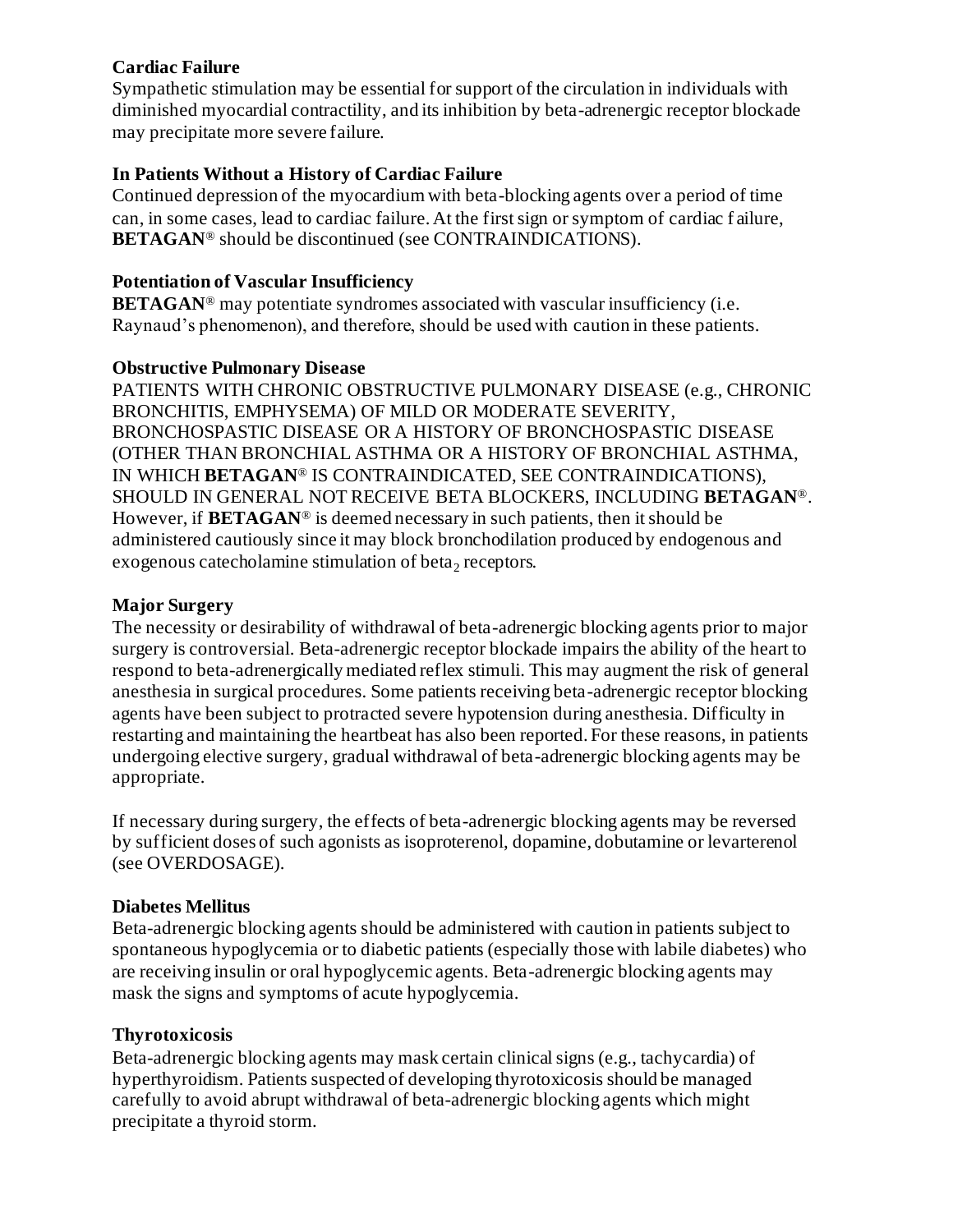#### **Choroidal Detachment**

Choroidal detachment after filtration procedures has been reported with the administration of aqueous suppressant therapy.

These products contain sodium metabisulfite, a sulfite that may cause allergic-type reactions including anaphylactic symptoms and life-threatening or less severe asthmatic episodes in certain susceptible people. The overall prevalence of sulfite sensitivity in the general population is unknown and probably low. Sulfite sensitivity is seen more frequently in asthmatic than in nonasthmatic people.

# **PRECAUTIONS**

# **General**

**BETAGAN**® (levobunolol hydrochloride ophthalmic solution, USP) sterile should be used with caution in patients with known hypersensitivity to other beta-adrenoceptor blocking agents.

Use with caution in patients with known diminished pulmonary function.

**BETAGAN**<sup>®</sup> should be used with caution in patients who are receiving a beta-adrenergic blocking agent orally, because of the potential for additive effects on systemic beta-blockade or on intraocular pressure. Patients should not typically use two or more topical ophthalmic beta-adrenergic blocking agents simultaneously.

Because of the potential effects of beta-adrenergic blocking agents on blood pressure and pulse rates, these medications must be used cautiously in patients with cerebrovascular insufficiency. Should signs or symptoms develop that suggest reduced cerebral blood flow while using **BETAGAN**<sup>®</sup> ophthalmic solution, alternative therapy should be considered.

In patients with angle-closure glaucoma, the immediate objective of treatment is to reopen the angle. This requires, in most cases, constricting the pupil with a miotic. **BETAGAN**® ophthalmic solution has little or no effect on the pupil. When **BETAGAN**® is used to reduce elevated intraocular pressure in angle-closure glaucoma, it should be followed with a miotic and not alone.

The preservative in **BETAGAN**®, benzalkonium chloride, may be absorbed by soft contact lenses. Patients wearing soft (hydrophilic) contact lenses should be instructed to remove contact lenses before administration of the solution and wait at least 15 minutes after instilling **BETAGAN**® before reinserting soft contact lenses.

#### **Muscle Weakness**

Beta-adrenergic blockade has been reported to potentiate muscle weakness consistent with certain myasthenic symptoms (e.g., diplopia, ptosis and generalized weakness).

# **Drug Interactions**

Although **BETAGAN**® ophthalmic solution used alone has little or no effect on pupil size, mydriasis resulting from concomitant therapy with **BETAGAN**® and epinephrine may occur.

Close observation of the patient is recommended when a beta-blocker is administered to patients receiving catecholamine-depleting drugs such as reserpine, because of possible additive effects and the production of hypotension and/or marked bradycardia, which may produce vertigo, syncope, or postural hypotension.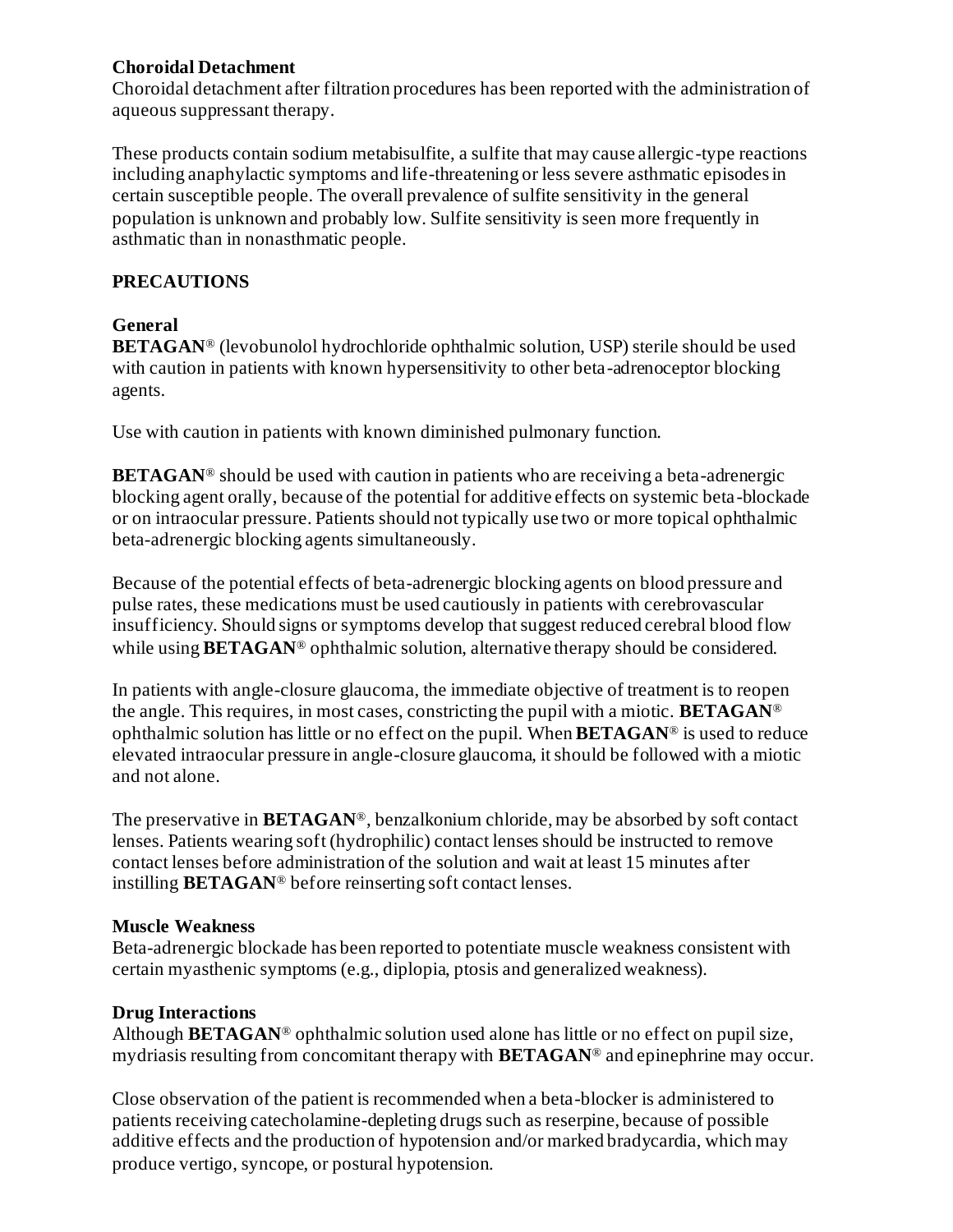Patients receiving beta-adrenergic blocking agents along with either oral or intravenous calcium antagonists should be monitored for possible atrioventricular conduction disturbances, left ventricular failure and hypotension. In patients with impaired cardiac function, simultaneous use should be avoided altogether.

The concomitant use of beta-adrenergic blocking agents with digitalis and calcium antagonists may have additive effects on prolonging atrioventricular conduction time.

Phenothiazine-related compounds and beta-adrenergic blocking agents may have additive hypotensive effects due to the inhibition of each other's metabolism.

#### **Risk of Anaphylactic Reaction**

While taking beta-blockers, patients with a history of severe anaphylactic reactions to a variety of allergens may be more reactive to repeated challenge, either accidental, diagnostic, or therapeutic. Such patients may be unresponsive to the usual doses of epinephrine used to treat allergic reactions.

#### **Carcinogenesis, Mutagenesis, Impairment of Fertility**

In a lifetime oral study in mice, there were statistically significant ( $p \le 0.05$ ) increases in the incidence of benign leiomyomas in female mice at 200 mg/kg/day (14,000 times the recommended human dose for glaucoma), but not at 12 or 50 mg/kg/day (850 and 3,500 times the human dose). In a two-year oral study of levobunolol HCl in rats, there was a statistically significant ( $p \le 0.05$ ) increase in the incidence of benign hepatomas in male rats administered 12,800 times the recommended human dose for glaucoma. Similar differences were not observed in rats administered oral doses equivalent to 350 times to 2,000 times the recommended human dose for glaucoma.

Levobunolol did not show evidence of mutagenic activity in a battery of microbiological and mammalian *in vitro* and *in vivo* assays.

Reproduction and fertility studies in rats showed no adverse effect on male or female fertility at doses up to 1,800 times the recommended human dose for glaucoma.

#### **Pregnancy**

Fetotoxicity (as evidenced by a greater number of resorption sites) has been observed in rabbits when doses of levobunolol HCl equivalent to 200 and 700 times the recommended dose for the treatment of glaucoma were given. No fetotoxic effects have been observed in similar studies with rats at up to 1,800 times the human dose for glaucoma. Teratogenic studies with levobunolol in rats at doses up to 25 mg/kg/day (1,800 times the recommended human dose for glaucoma) showed no evidence of fetal malformations. There were no adverse effects on postnatal development of offspring. It appears when results from studies using rats and studies with other beta-adrenergic blockers are examined, that the rabbit may be a particularly sensitive species. There are no adequate and well-controlled studies in pregnant women. **BETAGAN**® ophthalmic solution should be used during pregnancy only if the potential benefit justifies the potential risk to the fetus.

#### **Nursing Mothers**

It is not known whether this drug is excreted in human milk. Systemic beta-blockers and topical timolol maleate are known to be excreted in human milk. Caution should be exercised when **BETAGAN**® is administered to a nursing woman.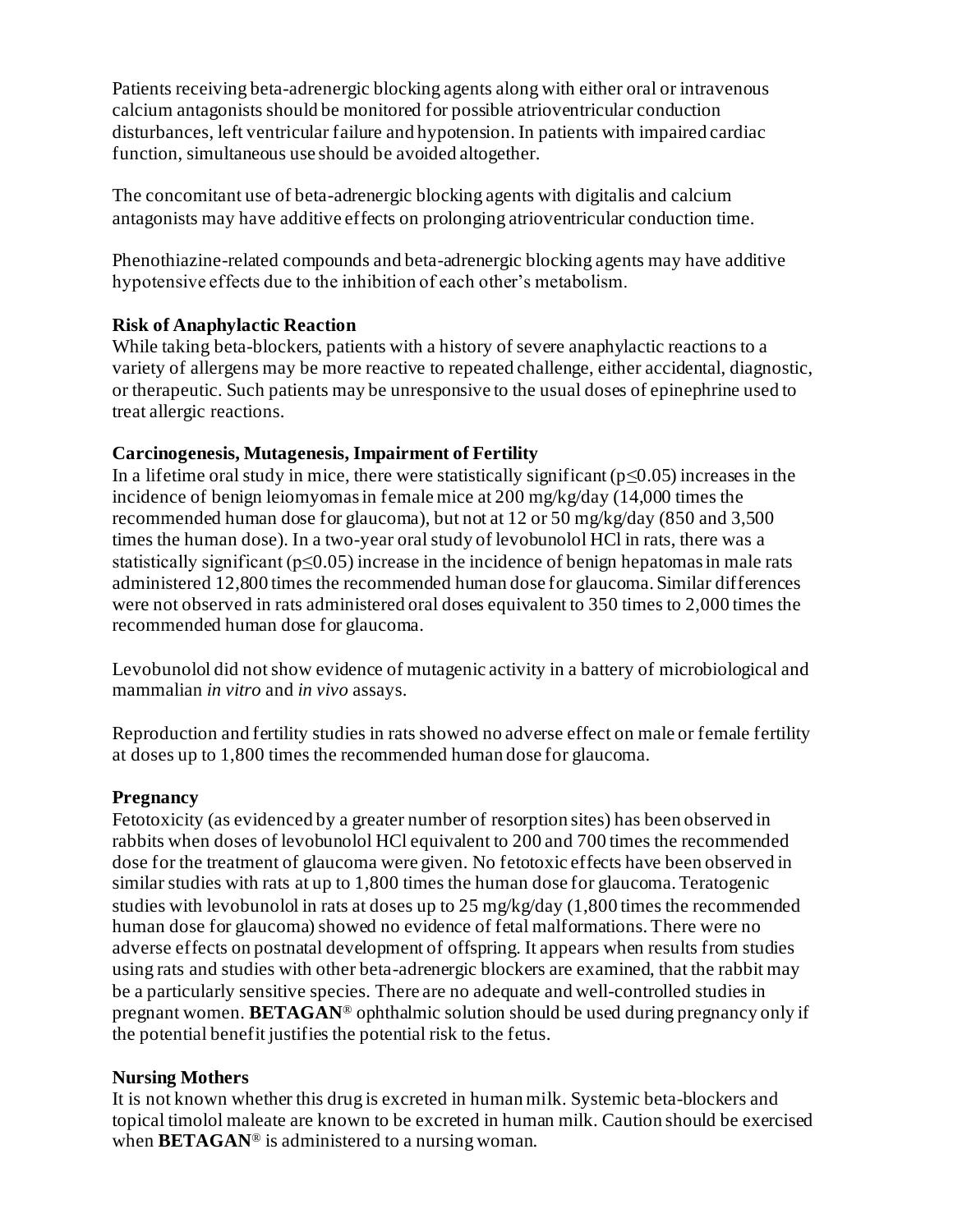#### **Pediatric Use**

Safety and effectiveness in pediatric patients have not been established.

#### **Geriatric Use**

No overall differences in safety or effectiveness have been observed between elderly and younger patients.

#### **ADVERSE REACTIONS**

In clinical trials the use of **BETAGAN**® ophthalmic solution has been associated with transient ocular burning and stinging in up to 1 in 3 patients, and with blepharoconjunctivitis in up to 1 in 20 patients. Decreases in heart rate and blood pressure have been reported (see CONTRAINDICATIONS and WARNINGS).

The following adverse reactions have been reported rarely with the use of **BETAGAN**®: iridocyclitis, headache, transient ataxia, dizziness, lethargy, urticaria, and pruritus.

Decreased corneal sensitivity has been noted in a small number of patients. Although levobunolol has minimal membrane-stabilizing activity, there remains a possibility of decreased corneal sensitivity after prolonged use.

The following additional adverse reactions have been reported either with **BETAGAN**® ophthalmic solution or ophthalmic use of other beta-adrenergic receptor blocking agents:

**BODY AS A WHOLE:** Headache, asthenia, chest pain. **CARDIOVASCULAR:** Bradycardia, arrhythmia, hypotension, syncope, heart block, cerebral vascular accident, cerebral ischemia, congestive heart failure, palpitation, cardiac arrest. **DIGESTIVE:** Nausea, diarrhea. **PSYCHIATRIC:** Depression, confusion, increase in signs and symptoms of myasthenia gravis, paresthesia. **SKIN:** Hypersensitivity, including localized and generalized rash, alopecia, Stevens-Johnson Syndrome. **RESPIRATORY:** Bronchospasm (predominantly in patients with pre-existing bronchospastic disease), respiratory failure, dyspnea, nasal congestion. **UROGENITAL:** Impotence. **ENDOCRINE:** Masked symptoms of hypoglycemia in insulin-dependent diabetics (see WARNINGS). **SPECIAL SENSES:** Signs and symptoms of keratitis or eye allergy, blepharoptosis, visual disturbances including refractive changes (due to withdrawal of miotic therapy in some cases), diplopia, ptosis, and foreign body sensation in eye.

Other reactions associated with the oral use of non-selective adrenergic receptor blocking agents should be considered potential effects with ophthalmic use of these agents.

#### **OVERDOSAGE**

No data are available regarding overdosage in humans. Should accidental ocular overdosage occur, flush eye(s) with water or normal saline. If accidentally ingested, efforts to decrease further absorption may be appropriate (gastric lavage). The most common signs and symptoms to be expected with overdosage with administration of a systemic beta-adrenergic blocking agent are symptomatic bradycardia, hypotension, bronchospasm, and acute cardiac failure. Should these symptoms occur, discontinue **BETAGAN**® therapy and initiate appropriate supportive therapy. The following supportive measures should be considered: